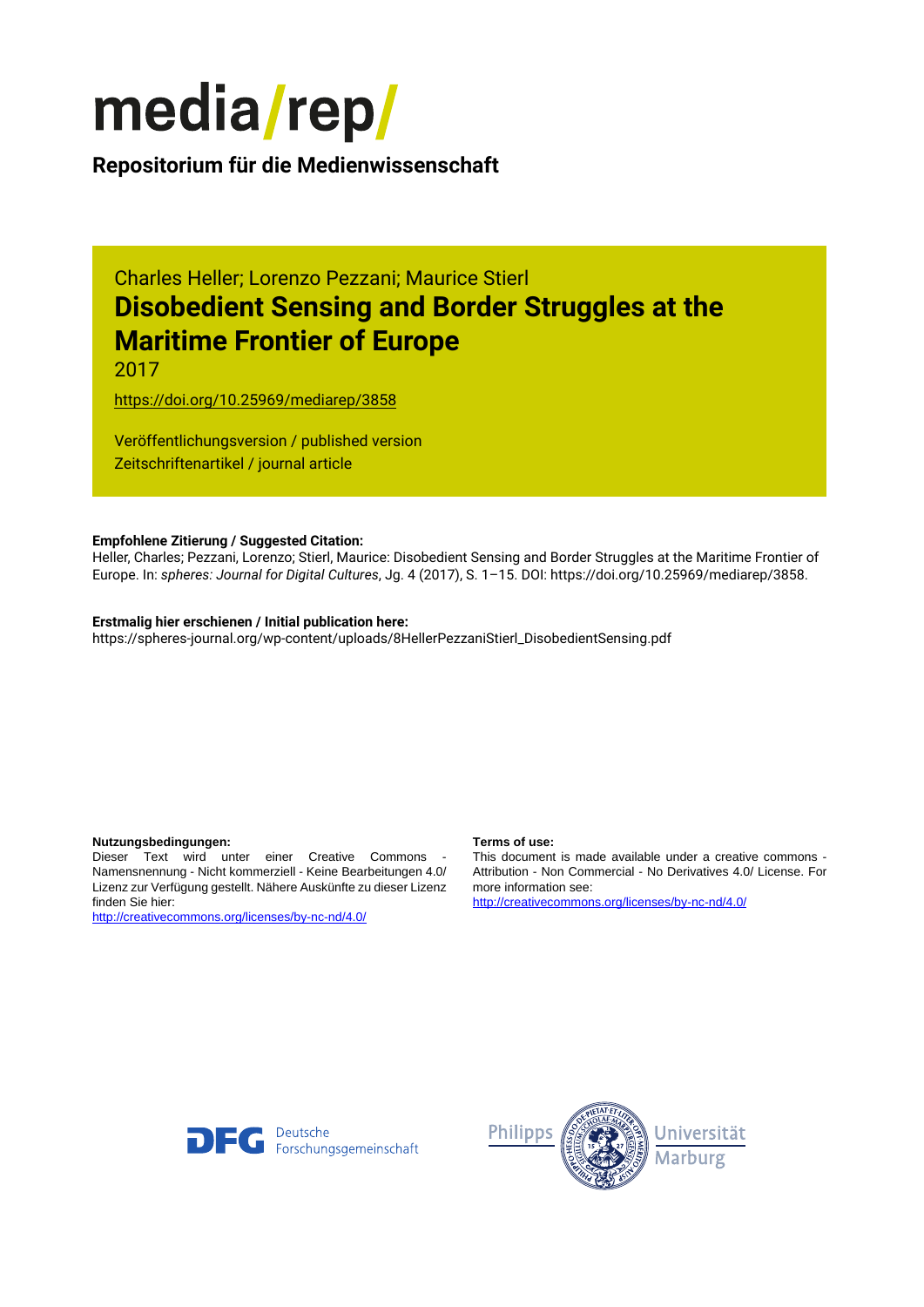

© the author(s) 2017 [www.spheres-journal.org](http://www.spheres-journal.org/) ISSN 2363-8621 #4 *Media and Migration*

# CHARLES HELLER, LORENZO PEZZANI AND MAURICE STIERL

# **DISOBEDIENT SENSING AND BORDER STRUGGLES AT THE MARITIME FRONTIER OF EUROPE**

## THE MARITIME FRONTIER'S CONFLICTUAL AESTHETIC REGIME

In 2015, the phenomenon of migrants seeking to contest their legal exclusion from the territory of EUrope by crossing the sea, reached unprecedented dimensions. More than one million people crossed the Mediterranean Sea, while more than 3.700 people died in the attempt.<sup>[1](#page-1-0)</sup> A year later, also due to novel and reinforced EUropean deterrence measures, crossings via the Aegean Sea dropped dramatically but increased via the Central Mediterranean Sea. By the end of 2016, more than 360.000 people had survived the journey. The official death toll, however, stood at  $5.096 - a$  new harrowing record.<sup>[2](#page-1-1)</sup> Over the past two decades, and in particular over the past few years, one has become accustomed to the images of overcrowded vessels and shipwrecked travellers which circulate nearly daily through the international media landscape. Only rarely do we learn about individual fates, such as the Syrian toddler Alan Kurdi, whose body washed ashore in Turkey. His image received global attention, symbolising the desperation of displaced people but did not, however, necessarily prompt a critical conversation on the economies of violence underlying contemporary border regimes, or on the political dimension of migrants' movements

<span id="page-1-0"></span><sup>-</sup>1 Our paper employs the term 'EUrope' throughout. In this way it seeks to problematise frequently employed usages that equate the EU with Europe and Europe with the EU and suggests, at the same time, that EUrope is not reducible to the institutions of the EU.

<span id="page-1-1"></span><sup>2</sup> Cp. UNHCR, "Mediterranean: Dead and Missing at Sea. January 2015 – 31 Decemeber 2016", *UNHCR. The UN Refugee Agency*, 2017. Available at: <https://data2.unhcr.org/en/documents/download/53632> [accessed February 24, 2017].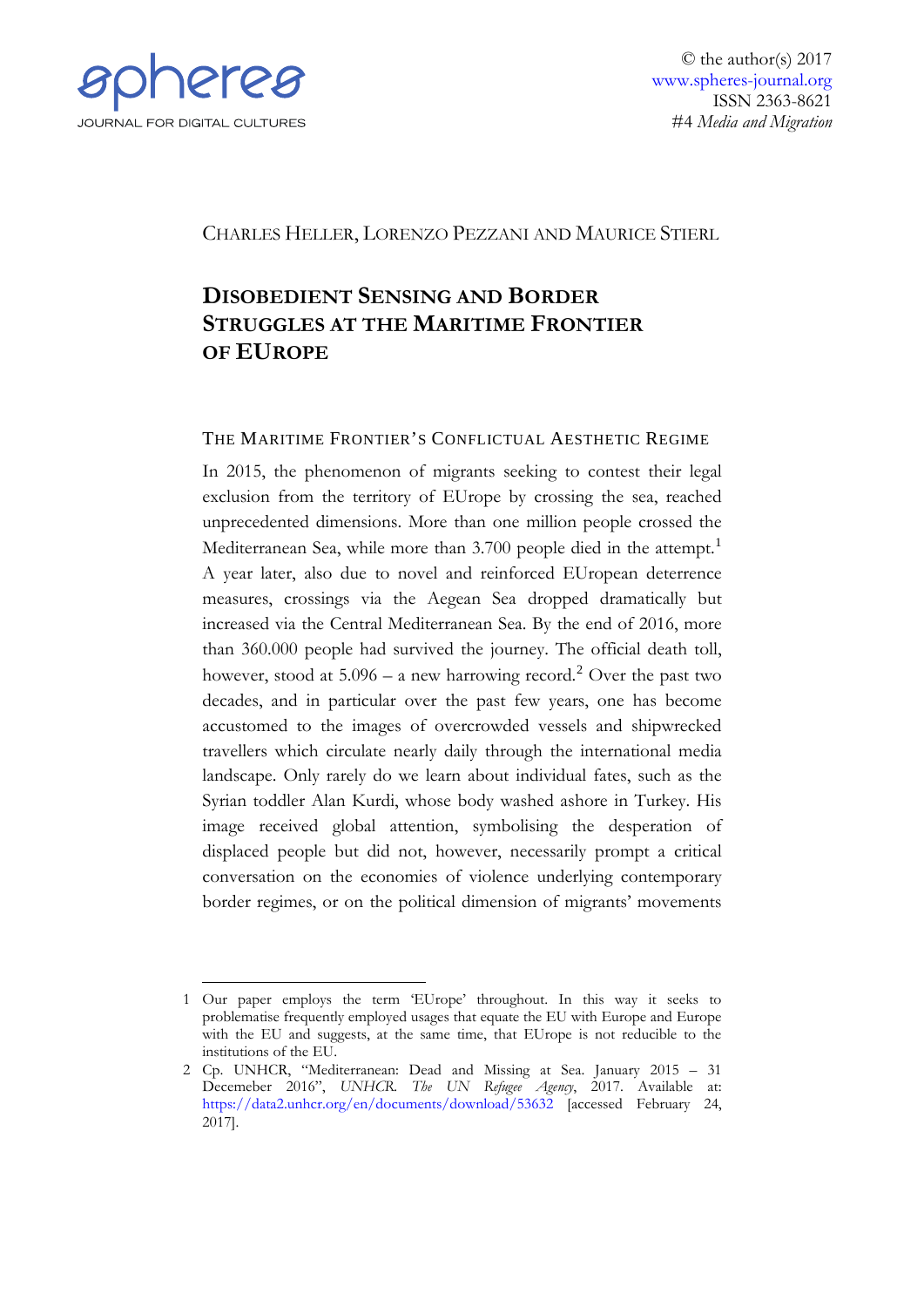across borders.<sup>[3](#page-2-0)</sup>

-

Illegalised migration across the Mediterranean Sea and its control is predominantly perceived through media images of indistinguishable masses of non-white bodies crammed onto unseaworthy vessels, images which are routinely embedded in a rhetoric of invasion and alarm in the face of the 'Mediterranean migration crisis'.<sup>[4](#page-2-1)</sup> These images operate within an ambivalent regime of (in)visibility at play at EUrope's maritime frontier, a "partition of the sensible" in the terms of Jacques Rancière, which occludes as much as it reveals: It creates particular conditions of (dis)appearance, (in)audibility, (in)visibility.<sup>[5](#page-2-2)</sup> As a result of migrants' illegalisation, they seek to cross borders undetected, *clandestinely* in the etymological connotations and secrecy of this word. As opposed to the logic of clandestinity, what all agencies aiming to control migration try to do, is to *shed light* on migration and in particular on acts of unauthorised border crossings in order to make the phenomenon of migration more knowable, predictable and governable. To this effect, a vast dispositif of control has been deployed at the maritime frontier of EUrope, one made of mobile patrol boats but also of and an assemblage of surveillance technologies, through which border agents seek to detect and intercept migrants' vessels.<sup>[6](#page-2-3)</sup>

However, the partition of the sensible at EUrope's maritime borders is more ambivalent than this binary opposition would let us believe. Migrants in distress may do everything they can to be seen, so as to be rescued, and conversely border agents may seek *not to see* migrants in certain instances, as we documented in the left-to-die boat case described below, considering that rescuing them at sea would entail responsibility for disembarking them and processing their asylum claims and/or deporting them. This points to the fact that the light shed on the maritime frontier by agents of border control is highly selective. Through the constant circulation of images of overcrowded boats, the "border spectacle" so incisively analysed by Nicholas de Genova, simultaneously spectacularises the transgression of the border and the

<span id="page-2-0"></span><sup>3</sup> Cp. Kim Rygiel, "Dying to live: migrant deaths and citizenship politics along European borders: transgressions, disruptions, and mobilizations", *Citizenship Studies*, 20(5), 2016, pp. 545–560.

<span id="page-2-1"></span><sup>4</sup> Cp. New Keywords Collective, "Europe/Crisis: New Keywords of 'the Crisis' in and of 'Europe'", in Nicholas De Genova and Martina Tazzioli (eds.), *Near Futures Online*, 2016. Available at: [http://nearfuturesonline.org/europecrisis-new-keywords-of-crisis](http://nearfuturesonline.org/europecrisis-new-keywords-of-crisis-in-and-of-europe/)[in-and-of-europe/](http://nearfuturesonline.org/europecrisis-new-keywords-of-crisis-in-and-of-europe/) [accessed January 1, 2017].

<span id="page-2-2"></span><sup>5</sup> Cp. Nicolas De Genova, "Spectacles of migrant 'illegality': the scene of exclusion, the obscene of inclusion", *Ethnic and Racial Studies*, 36(7), 2013, pp. 1190–1198. Jacques Rancière, *The Politics of Aesthetics*, London, Continuum, 2006.

<span id="page-2-3"></span><sup>6</sup> Cp. Lorenzo Pezzani and Charles Heller, "Liquid Traces: Investigating the Deaths of Migrants at the Maritime Frontier of the EU", in Forensic Architecture (ed.), *Forensis: The Architecture of Public Truth*, Berlin, Sternberg Press, 2014.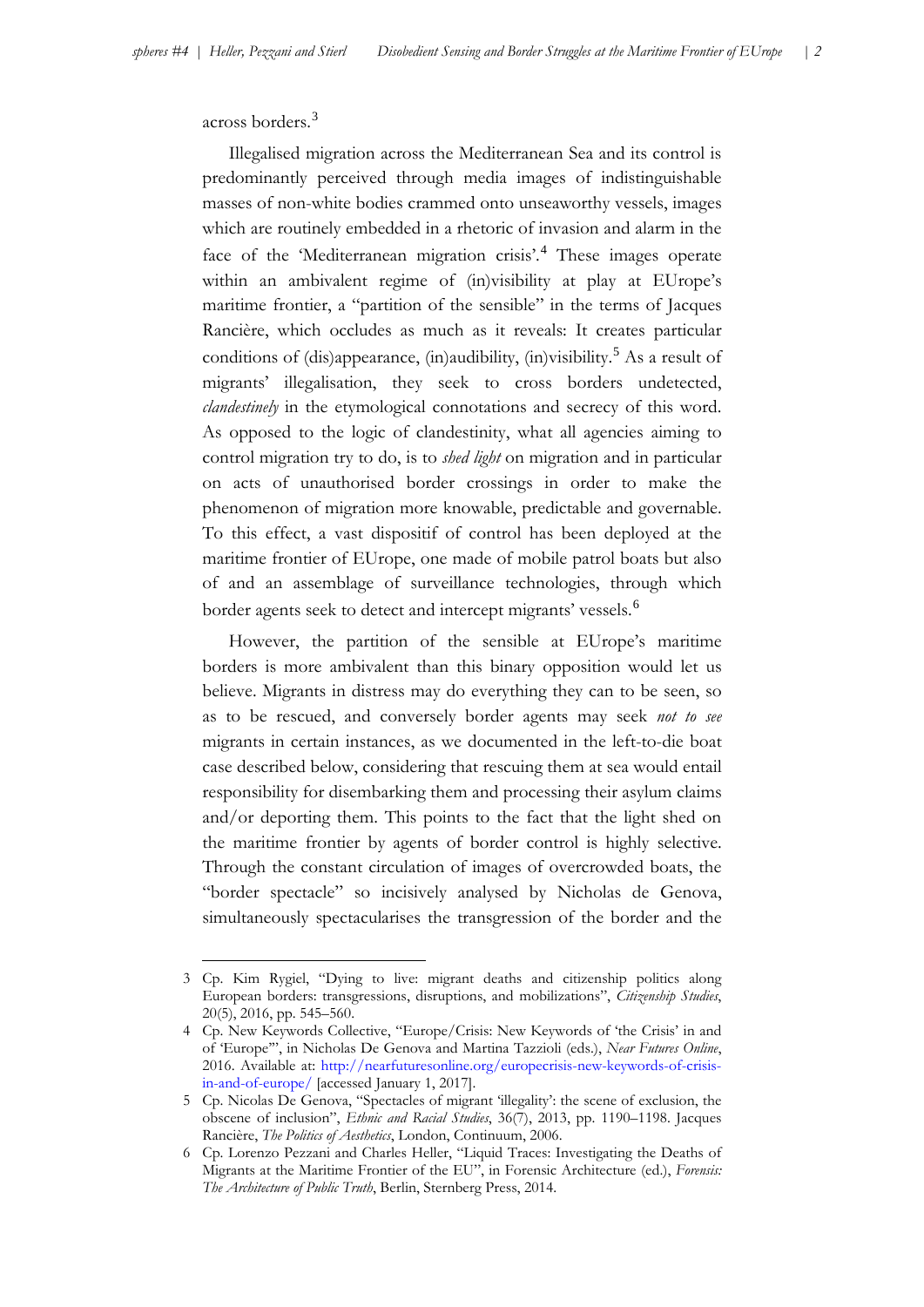neutralisation of the "threat" of migration by state actors, and keeps the state production of illegality through policies of exclusion, the structural violations of migrant rights at the border, and their future exploitation in EUropean economies, in the dark.[7](#page-3-0)

Through selective spectacularisations, migrant death at sea is routinely folded into naturalising and depoliticising narratives, within which the fate of precarious travellers seems to depend on their struggle with the natural forces at work in the Mediterranean – the winds, the currents, the waves, and the cold.<sup>[8](#page-3-1)</sup> Serving as EUrope's alibi, the loss of thousands of lives can be conveniently blamed on the forces of the sea or on third parties, especially human smugglers. Within these narratives, critique of EUrope and its border authorities would revolve solely around a supposed passivity, a lack of engagement, and often give rise to calls for increased intervention, more militarisation, and for reinforced and externalised border control measures to pre-emptively halt migration movements before reaching the space of the sea in the first place. In these hegemonic narratives, EUrope's border *activities*, always already at work to significantly shape this borderzone and to condition migrant experiences, become effaced and invisibilised.

While the deaths of migrants at sea have long appeared as an obscene supplement of the border spectacle, recently a partial reversal has occurred within what William Walters has called the "humanitarian border" – a way of governing migration that seeks to compensate for the social violence embodied in the regime of migration control.<sup>[9](#page-3-2)</sup> While rescue at sea by rescue agencies have long been the clear humanitarian counterpart of the illegalisation of migrants which forces them to resort to clandestine means of crossing in the first place, the deaths of migrants have come to be increasingly spectacularised, however only to denounce the practices of smugglers. As a result, the violence of borders still remains hidden, not only because the denunciation of smugglers serves to divert attention from it, but because border control becomes framed as an act of saving migrants and its violence is covered up by a humanitarian varnish. The aesthetic regime imposed by the EUropean border regime on the Mediterranean is thus a complex and conflictual field, where visibility and invisibility do not designate two discrete and autonomous realms, but rather a topological continuum, within which any practice that seeks to contest the deadly border

<sup>7</sup> Nicholas De Genova, "Spectacles of migrant 'illegality'", p. 1183.

<span id="page-3-1"></span><span id="page-3-0"></span><sup>8</sup> Cp. Maurice Stierl, "A Sea of Struggle – Activist Border Interventions in the Mediterranean Sea", *Citizenship Studies*, 20(5), 2016, pp. 561–578.

<span id="page-3-2"></span><sup>9</sup> William Walters, "Foucault and frontiers: notes on the birth of the humanitarian border", in: Ulrich Bröckling, Susanne Krasmann and Thomas Lemke (eds.), *Governmentality: Current Issues and Future Challenges*, New York, Routledge, 2011, pp. 138–164.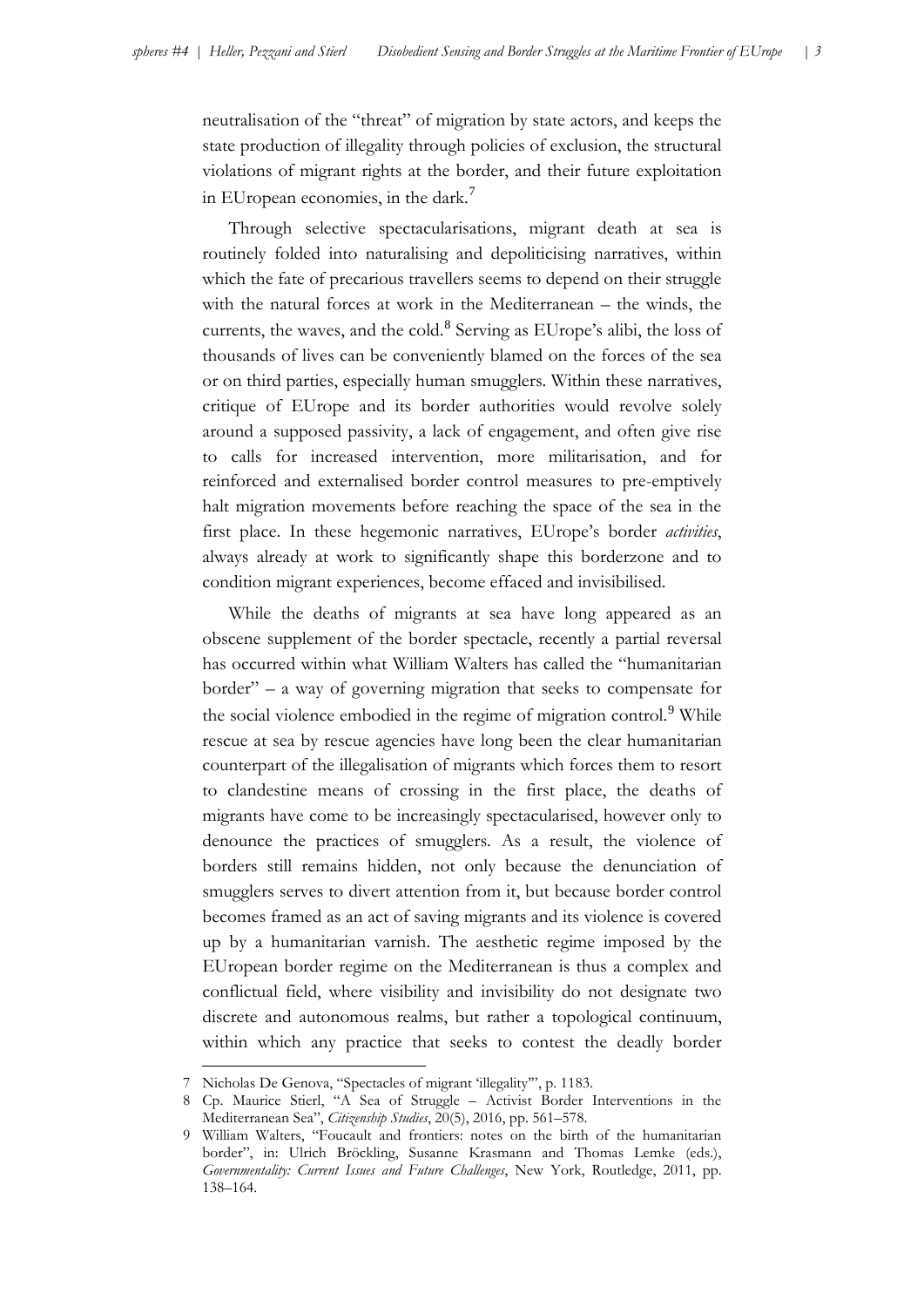regime must position itself carefully.

# A DISOBEDIENT GAZE: TURNING SURVEILLANCE AGAINST ITSELF

For several years now, transborder activists struggling against the EUropean border regime have sought to contest this *regime of selective (in)visibility*. Migrant and refugee rights organisations have long protested the mass dying at sea, and denounced it as a consequence of EUrope's policies of deterrence, exclusion, and border militarisation.<sup>[10](#page-4-0)</sup> They were, however, hardly able to document events within the maritime frontier to demand accountability for these deaths, and even less able to actually intervene *in real-time* into ongoing struggles at sea to avert them and enable the crossing of borders. Recently, researchers and activists have developed new practices that have enabled them to claim and enact the right to look and the right to listen in the unlikely and seemingly inaccessible spaces of the sea. In that way, they also began to challenge the borders of what could be seen and heard.

An initial intervention and a significant breach in the simultaneous spectacularisation and invisibilisation of the maritime frontier, came through the Forensic Oceanography project. Uncovering the case of the so-called "left-to-die boat" in 2011, the project's first report offered an account and analysis of a particularly harrowing maritime tragedy.<sup>[11](#page-4-1)</sup> At the height of the NATO-led military intervention in Libya, 72 travellers fleeing Libya were left to drift in the Central Mediterranean Sea for 15 days, despite distress signals sent out to all vessels navigating in this area, and despite several encounters with military aircrafts and a warship. While the testimonies of the nine survivors brought this crime of failing to render assistance that cost the lives of 63 people to light, its perpetrators remained, at first, unidentified.

In conjunction with a coalition of NGOs, and in collaboration with several parallel investigations, Charles Heller and Lorenzo Pezzani reconstructed a composite image of the events by corroborating the survivors' testimonies with information provided by the vast apparatus of remote sensing technologies that have transformed the contemporary ocean into a digital archive of sorts: optical and thermal cameras, radars, vessel tracking technologies, distress signals which

<span id="page-4-0"></span><sup>10</sup> See in particular the database established by UNITED and the maps produced by Migreurop based upon them.

<span id="page-4-1"></span><sup>11</sup> For our reconstruction of these events, see our report: Charles Heller, Lorenzo Pezzani, and Situ Studio, "Forensic Oceanography. Report on the 'Left-To-Die Boat'", *Forensic Architecture,* 2011. Available at: [www.forensic-architecture.org/wp](http://www.forensic-architecture.org/wp-content/uploads/2014/05/FO-report.pdf)[content/uploads/2014/05/FO-report.pdf](http://www.forensic-architecture.org/wp-content/uploads/2014/05/FO-report.pdf) [accessed June 10, 2017]. Our video animation [Liquid Traces](https://vimeo.com/128919244) summarises our findings.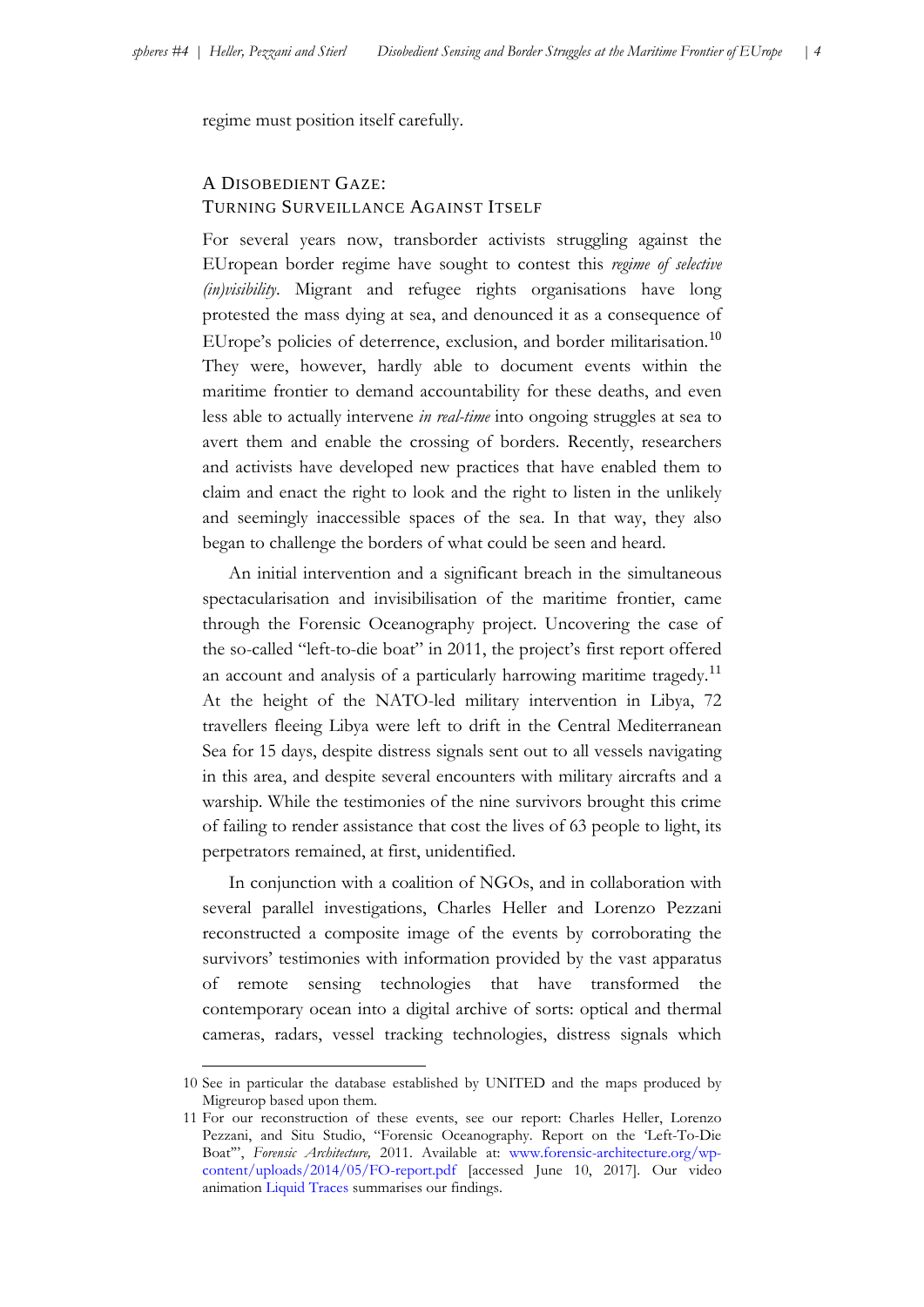contained geo-referenced coordinates, wind and current data, satellite imagery, and so forth. By interrogating this sensorium, we were able to model and reconstruct the drifting boat's trajectory as well as to account for the presence of a large number of vessels in the vicinity of the drifting migrant boat that did not heed their calls for help. While these technologies are often used for the purpose of policing illegalised migration as well as the detection of other 'threats', they were repurposed to find evidence for the failure to render assistance. The reconstruction of events formed the basis of several ongoing legal cases against states whose assets were in operation at the time of the events.<sup>[12](#page-5-0)</sup> Through our work on the 'left-to-die' case, we sought to put into practice a *disobedient gaze* that used some of the same sensing technologies of border controllers, but sought to redirect their 'spotlight' from unauthorised acts of border-crossing, to state and nonstate practices violating migrants' rights. We conceived this gaze as

"[aiming] not to disclose what the regime of migration management attempts to unveil – clandestine migration – but unveil that which it attempts to hide, the political violence it is founded on and the human rights violations that are its structural outcome."<sup>[13](#page-5-1)</sup>

Through our critical observations and counter-mapping practices of the sea, we demonstrated how a variety of actors and technologies interact to shape this space, and how EUrope *actively* employs the sea and its forces for the purpose of migrant deterrence. Far from being an empty expanse where migrant tragedies occur seemingly 'naturally', the sea forms a deeply political space, where struggles over human movement and its policing are continuously being played out. While facing systematic forms of oppression that significantly condition irregularised attempts to traverse the Mediterranean, the subjects of sea crossings are protagonists of these struggles who enact their right to leave, move, survive and arrive. Hence, it is crucial to understand the 'viapolitics' of Mediterranean migration, where the migrant boat is, in fact, "a site of political action", as Walters has argued.[14](#page-5-2)

Through [WatchTheMed,](http://www.watchthemed.net/) founded in 2012 in collaboration with a

<span id="page-5-0"></span><sup>12</sup> Cp. fidh, "63 migrants morts en Méditerranée: des survivants poursuivent leur quête de justice", *fidh*, June 18, 2013. Available at: [https://www.fidh.org/La-Federation](https://www.fidh.org/La-Federation-internationale-des-ligues-des-droits-de-l-homme/droits-des-migrants/63-migrants-morts-en-mediterranee-des-survivants-poursuivent-leur-13483)[internationale-des-ligues-des-droits-de-l-homme/droits-des-migrants/63-migrants](https://www.fidh.org/La-Federation-internationale-des-ligues-des-droits-de-l-homme/droits-des-migrants/63-migrants-morts-en-mediterranee-des-survivants-poursuivent-leur-13483)[morts-en-mediterranee-des-survivants-poursuivent-leur-13483](https://www.fidh.org/La-Federation-internationale-des-ligues-des-droits-de-l-homme/droits-des-migrants/63-migrants-morts-en-mediterranee-des-survivants-poursuivent-leur-13483) [accessed June 10, 2017].

<span id="page-5-1"></span><sup>13</sup> Lorenzo Pezzani, and Charles Heller, "A disobedient gaze: strategic interventions in the knowledge(s) of maritime borders", *Postcolonial Studies*, 16(3), 2013, pp. 289–298, here: p. 294 (emphasis in original).

<span id="page-5-2"></span><sup>14</sup> William Walters, "Migration, vehicles, and politics: Three theses on viapolitics", *European Journal of Social Theory*, 18(4), 2015, pp. 469–488, here: p. 481.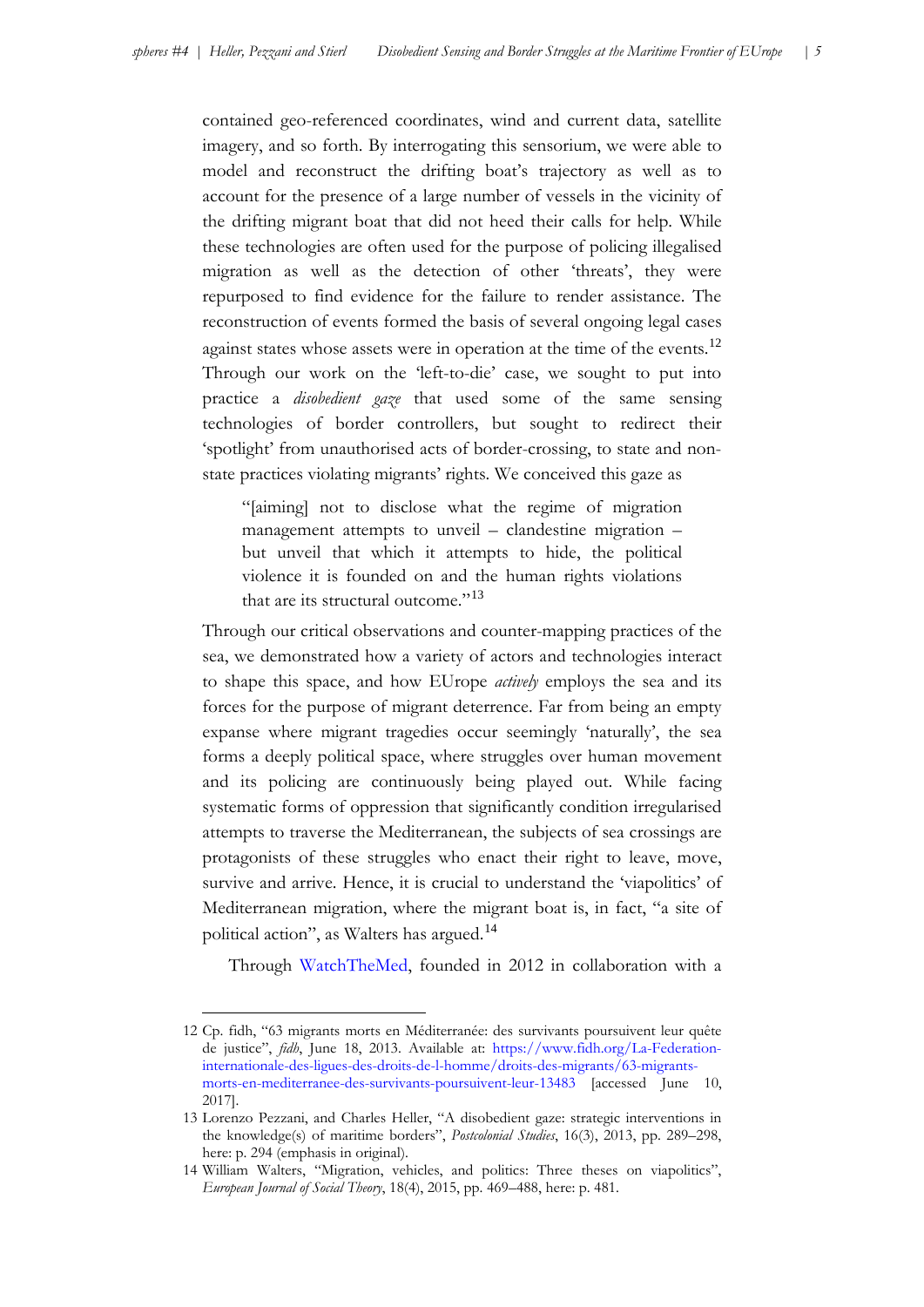wide network of NGOs, activists, and researchers, we sought to collectivise and multiply this practice of disobedient observation as political intervention. In another detailed investigation, we contributed to uncover events that transpired in the Central Mediterranean Sea on the  $11<sup>th</sup>$  of October 2013, leading to the loss of more than 260 lives.<sup>[15](#page-6-0)</sup> By remapping the trajectory of the migrant boat that had fled from Libya, and by reconstructing distress calls, as well as the responses of responsible authorities, or rather the lack thereof, we showed how the many fatalities could have been prevented. However, as a result of Italy and Malta's reluctance to carry out search and rescue operations, time was lost and rescue measures were delayed. When the rescue forces finally arrived at the scene, about half of the travellers had already drowned. Only years later, in May 2017, this case received wide public attention, following the release of an audio recording on which the pleas of passenger Dr Jammo to the Italian coastguards and the latter's reluctance to help can be heard.<sup>[16](#page-6-1)</sup>

## DISOBEDIENT LISTENING: AMPLIFYING MIGRANTS' MOBILE COMMONS

-

In light of this case and the ongoing mass suffering at sea, the need to find ways to intervene *directly* within maritime borders became ever more pressing.[17](#page-6-2) Through the WatchTheMed monitoring platform, our hope was, on the one hand, to be able to multiply the documentation of violations, and, on the other, to move towards real-time interventions so as to shift from a post-fact analysis to actually preventing violations and deaths from occurring in the first place. The WatchTheMed platform, which was initially used as a tool in the service of the tradition of documenting, denouncing, and seeking accountability for violations, as exemplified by the work of the GISTI and Migreurop networks, was seized by another important militant tradition that explicitly referred to the abolitionist network of secret routes and safe houses used by escaping enslaved populations in the US: the 'underground railroad'.<sup>[18](#page-6-3)</sup>

<span id="page-6-0"></span><sup>15</sup> Cp. Watch the Med, "Over 200 die after shooting by Libyan vessel and delay in rescue", *Watch the Med*, 2013. Available at:<http://watchthemed.net/reports/view/32> [accessed January 8, 2017].

<span id="page-6-1"></span><sup>16</sup> Cp. Samuel Osborne, "Horrific phone calls reveal how Italian Coast Guard let dozens of refugees drown", *Independent*, May 8, 2017. Available at: [http://www.independent.co.uk/news/world/europe/italian-navy-lets-refugees](http://www.independent.co.uk/news/world/europe/italian-navy-lets-refugees-drown-migrants-crisis-asylum-seekers-mediterranean-sea-a7724156.html)[drown-migrants-crisis-asylum-seekers-mediterranean-sea-a7724156.html](http://www.independent.co.uk/news/world/europe/italian-navy-lets-refugees-drown-migrants-crisis-asylum-seekers-mediterranean-sea-a7724156.html) [accessed June 10, 2017].

<span id="page-6-2"></span><sup>17</sup> Cp. Watch the Med, "Guardia Civil runs over refugee boat near Lanzarote", *Watch the Med*, 2012. Available at: <http://watchthemed.net/index.php/reports/view/33> [accessed May 23, 2015].

<span id="page-6-3"></span><sup>18</sup> For a discussion of the connection with the underground railway of anti-slavery within migrants' rights activists discourse, see: Welcome to Europe Network, "From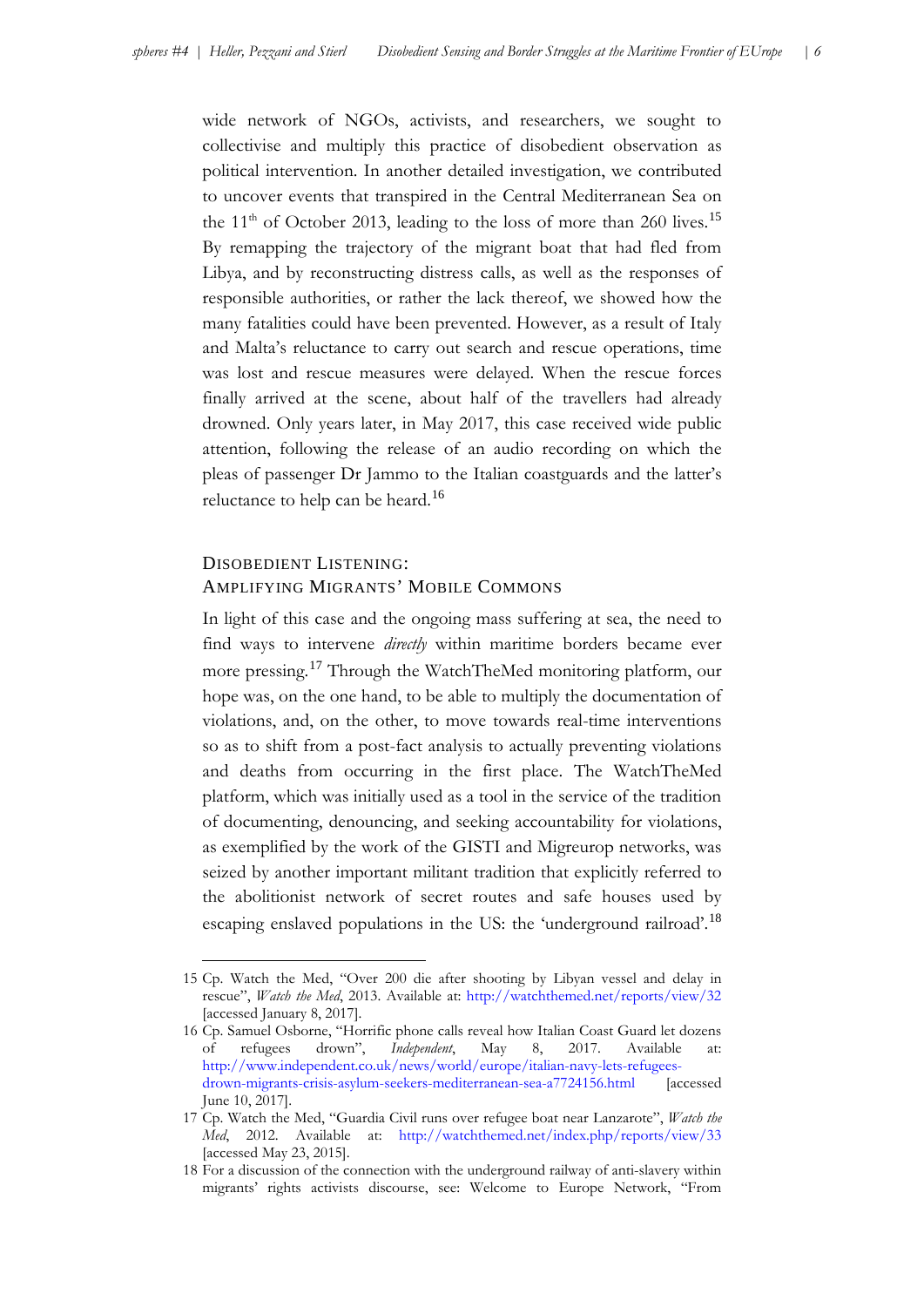Regarding themselves as part of an existing transnational underground railroad that supports trans-border mobilities and migratory acts of escape, activist networks such as NoBorder and Welcome to Europe, have long directly supported unauthorised mobilities across EUropean borders. Migration is understood by these networks as a *social movement* in its own right, as a "creative force" that upsets the government of mobility imposed by the border regime not only by means of "explicit" legal and political claims (such as those grounded on the documentation and denunciation of specific episodes of violence at the border) but also through an everyday practice of refusing the border. This perspective opens up the field of struggles for freedom of movement to a whole series of "imperceptible" practices that would otherwise not be included in the political field, modifying the very borders of what we understand as political.<sup>[19](#page-7-0)</sup> Brett Neilson and Angela Mitropoulos have tellingly made this point in a passage that is worth quoting at length:

"In the case of struggles surrounding undocumented migration, the very notion of movement fractures along a biopolitical or racialised axis: between movement understood in a political register (as political actors and/or forces more or less representable) and movement undertaken in a kinetic sense (as a passage between points on the globe or from one point to an unknown or unreachable destination). To keep these two senses of movement separate not only denies political meaning to the passages of migration but, also, fails to think through the complexities of political movement as such, not simply as the incompleteness and risk of every politics but, more crucially, as the necessarily kinetic aspects of political movements that might be something more, or indeed other, than representational. […] It is in this nexus of 'movement as politics' and 'movement as motion' that the nongovernmental struggles over undocumented migration take shape as challenges to the demarcations that define politics as always, inexorably, national and/or sovereign."[20](#page-7-1)

It is this reframing of the political meaning of 'movement' that grounds activist practices seeking to facilitate and sustain migrants' unauthorised movements. Acknowledging that unauthorised migration in our

<sup>-</sup>Abolitionism to Freedom of Movement? History and Visions of Antiracist Struggles", Noborder lasts forever, Frankfurt am Main, 2010. Available at: <http://conference.w2eu.net/files/2010/11/abolitionism.pdf> [accessed June 10, 2017].

<span id="page-7-0"></span><sup>19</sup> Dimitris Papadopoulos, Niamh Stephenson, and Vassilis Tsianos, *Escape Routes: Control and Subversion in the 21st Century*, London, Pluto Press, 2008.

<span id="page-7-1"></span><sup>20</sup> Angela Mitropoulos and Brett Neilson, "Exceptional Times, Non-Governmental Spacings, and Impolitical Movements", *Vacarme*, January 8, 2006. Available at: [http://www.vacarme.](http://www.vacarme.org/article484.html) org/article484.html [accessed June 10, 2017].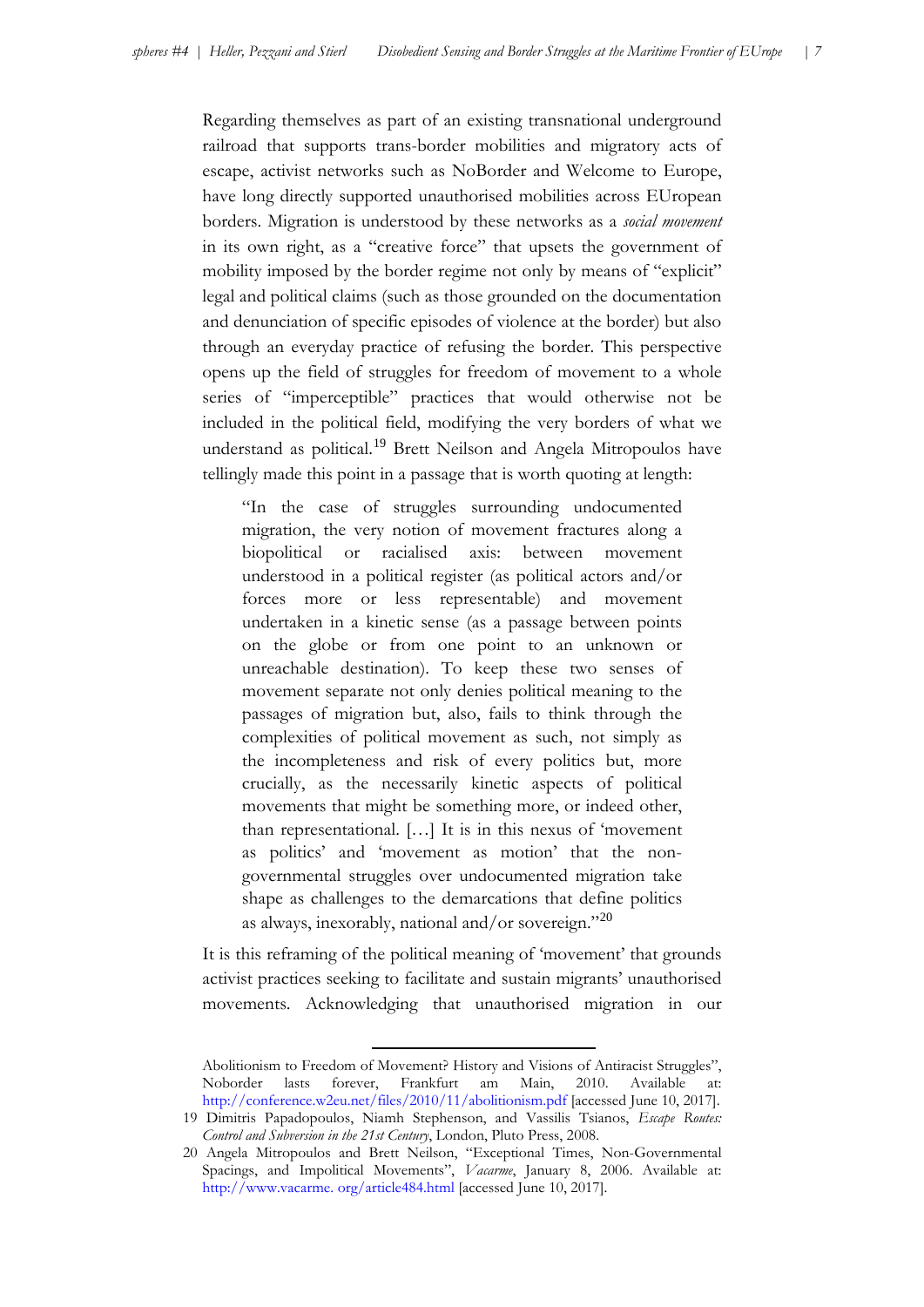bordered world are often enabled by 'under the surface' knowledge economies and networks composed of the very subjects of migration, their friends, relatives and connected communities and allies, activist networks sought to practice solidarity by creating further 'pillars' of the underground railroad. One such example is the creation of an [online](http://www.w2eu.info/)  [guide for migrants and refugees](http://www.w2eu.info/) that provides practical information for their journeys towards and within EUrope.

Inspired by this tradition, the WatchTheMed network also started to produce a series of leaflets containing information about the risks, rights, and safety measures at sea.<sup>[21](#page-8-0)</sup> All these political interventions sought to contribute to already existing 'knowledges of circulation' which emerge from the collective experience of transnational irregularised migration. As Mehdi Alioua and Charles Heller write, the social network that is progressively constituted through the experience of migration "is what allows [migrants] to make the link between the stages, obtaining information about the spaces they intend to traverse and the ways to enter into contact with the collectives there who might be of help to them. Knowing how to cross borders is a know-how that is built up gradually and tried out collectively at the different stages of the trip."[22](#page-8-1) In this sense, the mobility of migrants constitutes an infrastructure of sorts, one that includes not only the footpaths, highways, train lines, or airports through which precarious travellers move; not only the wireless networks that transmit their information, the internet café where they chat with relatives and friends, the mobile phones with which they alert the coastguards and the satellite phone which locates their GPS position; it includes what has also been referred to as 'mobile commons', i.e. "a world of knowledge, of information, of tricks for survival, of mutual care, of social relations, of services exchange, of solidarity and sociability that can be shared, used and where people contribute to sustain and expand it."<sup>[23](#page-8-2)</sup>

The creation of the [Alarm Phone,](http://alarmphone.org/) an activist hotline supporting boats in distress in the Mediterranean Sea, was the next crucial step in the collectivisation of these activist and militant practices, a new nodal

<span id="page-8-0"></span><sup>21</sup> Cp. Watch the Med, "Safety at Sea. Instructions for a Distress Call", *Watch the Med*. Available at: <http://watchthemed.net/index.php/page/index/10> [accessed May 23, 2015].

<span id="page-8-1"></span><sup>22</sup> Medhi Alioua and Charles Heller, "Transnational Migration, Clandestinity and Globalization: The Case of Sub- Saharan Transmigrants in Morocco", in: Gerlinde Vogl, Susanne Witzgall, and Sven Kesselring (eds.), *New Mobilities Regimes in Art and Social Sciences*, Farnham, Ashgate, 2013, pp. 175–84.

<span id="page-8-2"></span><sup>23</sup> Dimitris Papadopoulos and Vassilis S. Tsianos, "After Citizenship: Autonomy of Migration, Organisational Ontology and Mobile Commons", *Citizenship Studies*, 17(2), 2013, pp. 178–196, here: p. 190; see also Ilker Ataç, Kim Rygiel, and Maurice Stierl, "The Contentious Politics of Refugee and Migrant Protest and Solidarity Movements: Remaking Citizenship from the Margins", *Citizenship Studies*, 20(5), 2016, pp. 527–544.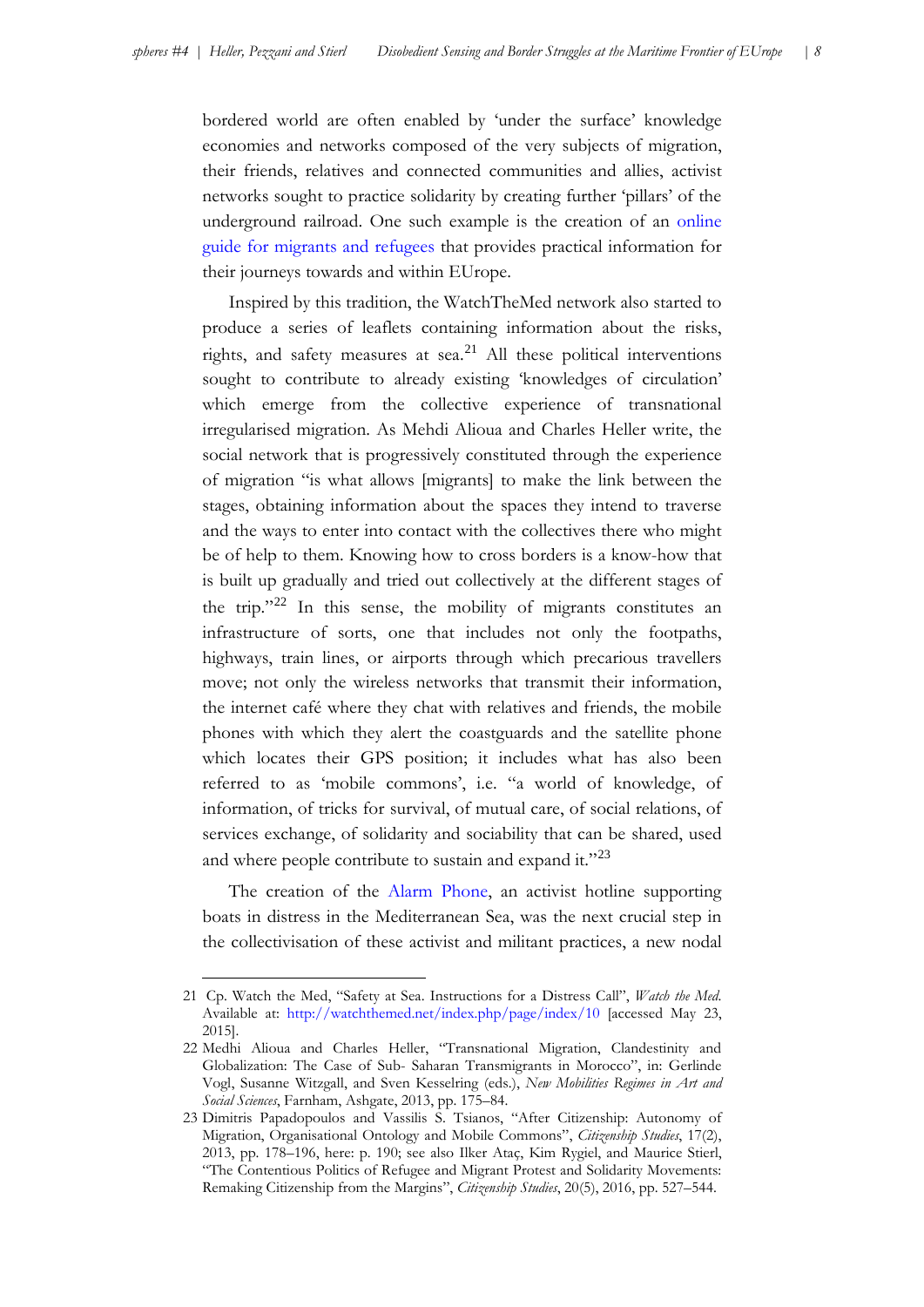point and pillar in the transnational underground railroad.<sup>[24](#page-9-0)</sup> Initiated by a coalition of freedom of movement, human rights, and migrant activist groups, including WatchTheMed, Boats4People, Welcome to Europe, Afrique Europe Interact, Borderline-Europe, No Borders Morocco, FFM and Voix des Migrants, the Alarm Phone was launched in October 2014, with the intention to respond to violent border 'protection' practices and the unabated mass dying in maritime spaces around EUrope, and to offer travellers alternative ways to make their distress heard.

Thanks to a management software, the Alarm Phone can re-route distress calls to a vast number of volunteers operating shifts, situated in about 12 countries, thus ensuring that every call is attended to. Due to the very different conditions in the maritime spaces of the Mediterranean, specific handbooks with step-by-step emergency plans and instructions had to be written, based on years of experience in migration and Noborder struggles as well as local and region-specific expertise. In addition to meteorological and geographical conditions, the organisation and modes of irregularised travelling differ considerably in the Mediterranean Sea. The build and size of vessels vary, many have (often malfunctioning) engines, some carry only paddles. Precarious travellers in the Aegean Sea often carry smartphones, which makes tracing them significantly easier than finding the whereabouts of those leaving from Moroccan shores, who usually only carry regular mobile phones. But, at least, they often have mobile phone reception, not available to the same extent in the Central Mediterranean Sea. Then again, groups leaving from Libya often keep a satellite phone on their vessel which allows most of them to quickly pass on GPS coordinates and which can even be charged with credit, often by the activists, from afar.

In its two years of existence, the phone project has gathered extraordinary momentum, supported about 1.800 boats in distress, and has thus proven to be one of the most important political interventions against EUrope's border regime in recent years. Besides supporting precarious human mobilities at sea, the wide solidarity network of the Alarm Phone, composed of about 150 activists and several connected organisations, can exercise pressure when there is a risk that a violation at sea may be perpetrated, such as cases of failing to render assistance or push-back, the illegal collective expulsion of 'aliens' from a country's territory, or even direct assaults on migrant groups, such as those perpetrated by units of the Greek coastguards in the Aegean Sea.

<span id="page-9-0"></span><sup>24</sup> Cp. Alarm Phone, *Official Website.* Available at: <http://alarmphone.org/> [accessed June 10, 2017].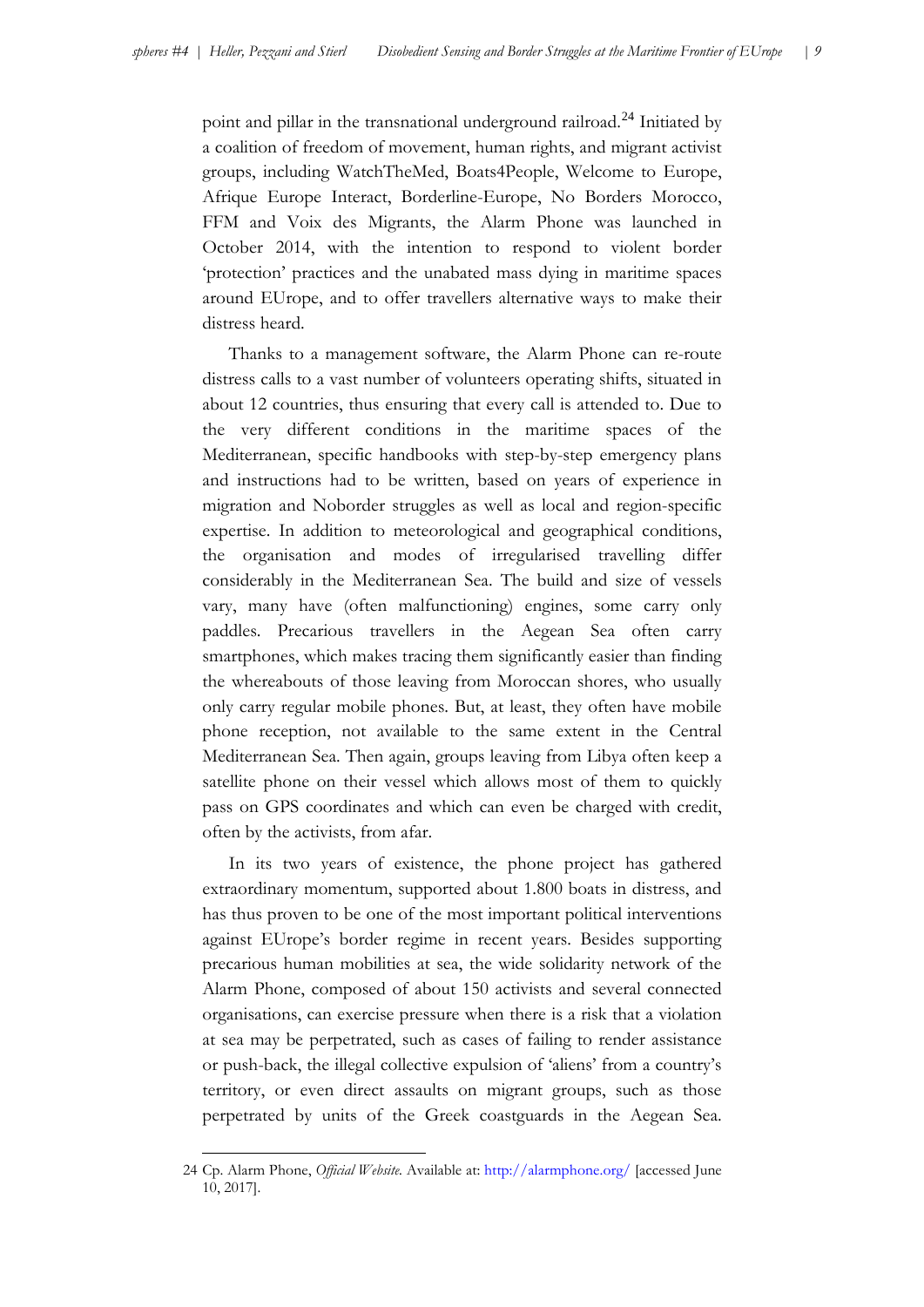Among dozens of such cases that were uncovered by the Alarm Phone was a push-back operation carried out by the Greek authorities in cooperation with the Turkish coastguards and in the presence of the EUropean border agency Frontex on the  $11<sup>th</sup>$  of June 2016. Fifty-three people had already crossed the territorial line and entered Greek waters where they were illegally transferred, at gunpoint, onto a Turkish coastguard vessel and returned to Turkey.<sup>[25](#page-10-0)</sup>

Through its ability to directly follow trajectories of migrant boats in real-time, and to document and scandalise violations at sea based on information and data passed on by precarious passengers themselves, the Alarm Phone has significantly altered the ways in which in/visibility is being played out at sea and tapped into 'migrant digitalities', facilitating disobedient forms of irregularised migration, where migration can be conceived "as a multidirectional, dynamic movement, that is, a networked building system facilitated to a great extent by information and communication technologies<sup>"[26](#page-10-1)</sup>. Several of the hotline's members have experienced sea crossings themselves and now support the project by, for example, sharing their embodied expertise and offering linguistic capabilities fundamental to adjust to the many languages spoken on board, ranging from French, Arabic, Urdu, and Farsi to English, Tigrinya, and others.

Crucial in the intervention of the Alarm Phone is thus not so much high-tech remote sensing devices such as satellite imagery that were central to report on the 'left-to-die' boat, but simple mobile and satellite phones and the interpersonal networks they connect. Furthermore, these mobile connections operate less through the sense of sight than the sense of sound. While it may seem paradoxical, the best instruments for the exercise of a critical right to look and observe in maritime borderzones are those that transfer sounds. This is consistent with many instruments required for oceanography, such as sonars that use sound waves to 'see' in the water and measure the sea's depth instead of technologies relying on light which does not travel far beneath the ocean's surface. Listening to those in the process of crossing maritime spaces then allows to disobediently observe the Mediterranean Sea. By

<span id="page-10-0"></span><sup>25</sup> Cp. WatchTheMed, "WatchTheMed Alarm Phone denounces illegal push-back operation with Frontex present", *Watch the Med. Alarmphone*, 2016. Available at: [https://alarmphone.org/en/2016/06/15/watchthemed-alarm-phone-denounces](https://alarmphone.org/en/2016/06/15/watchthemed-alarm-phone-denounces-illegal-push-back-operation-with-frontex-present/?post_type_release_type=post)[illegal-push-back-operation-with-frontex-present/?post\\_type\\_release\\_type=post](https://alarmphone.org/en/2016/06/15/watchthemed-alarm-phone-denounces-illegal-push-back-operation-with-frontex-present/?post_type_release_type=post) [accessed January 8, 2017]; see also: Maurice Stierl, "Every refugee boat a rebellion? Supporting border transgressions at sea", *Open Democracy,* September 18, 2016. Available at: [https://opendemocracy.net/maurice-stierl/every-refugee-boat-rebellion](https://opendemocracy.net/maurice-stierl/every-refugee-boat-rebellion-supporting-border-transgressions-at-s)[supporting-border-transgressions-at-s](https://opendemocracy.net/maurice-stierl/every-refugee-boat-rebellion-supporting-border-transgressions-at-s) [accessed January 8, 2017].

<span id="page-10-1"></span><sup>26</sup> Andoni Alonso, and Pedro J. Oiarzabal, *Diasporas in the New Media Age*, Reno, University of Nevada Press, 2010, p. 5.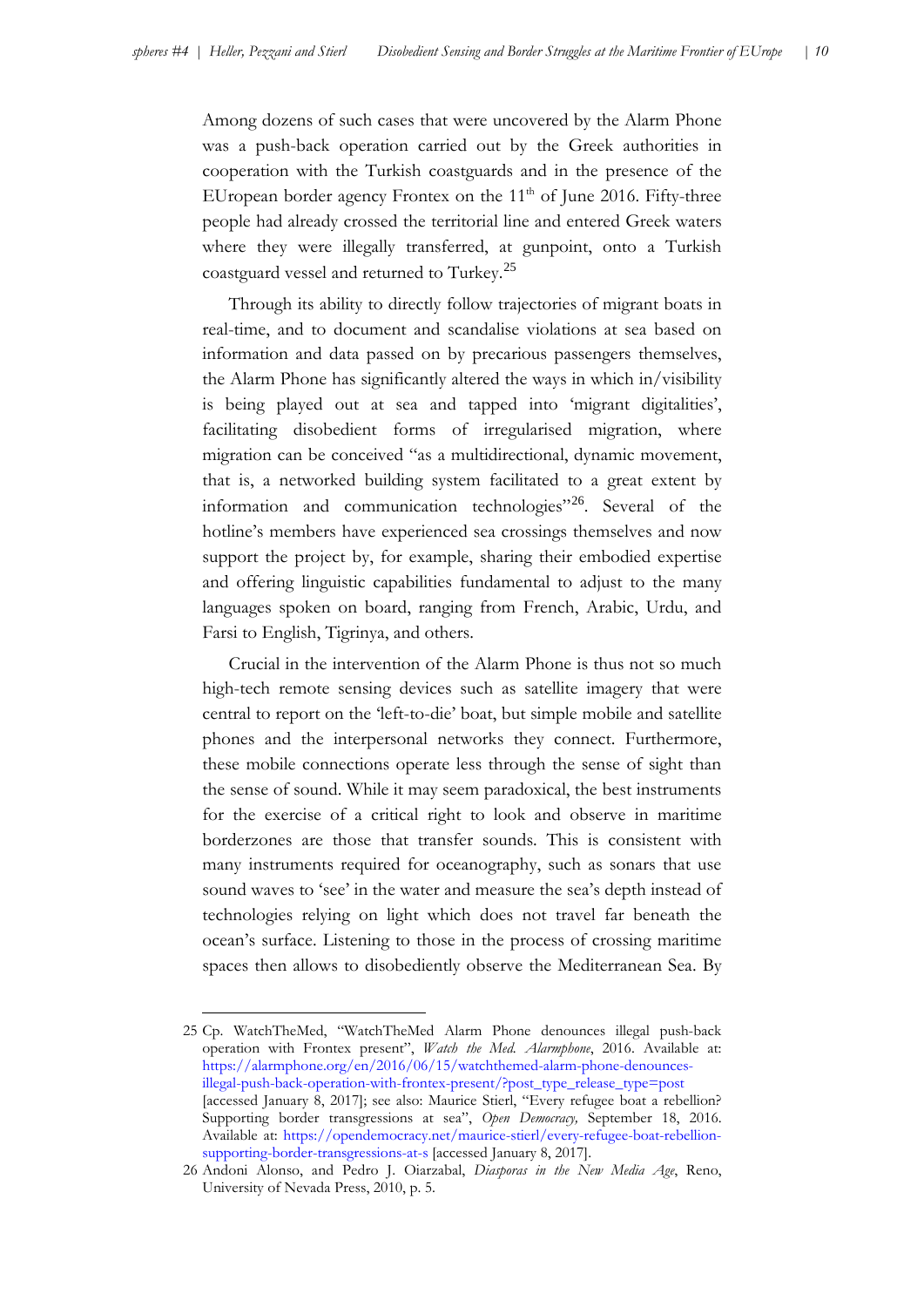employing the word *sensing*, we point precisely to how the entanglement of these different practices blurs the distinctions between rigid notions of "the senses".

Mobile lines of communication have long been a crucial means of connection amongst migrant and diaspora communities. Especially for precarious and illegalised travellers, mobile phones function as orientation devices and become, as Maurice Stierl has shown, "carriers of life signals and signs of survival"<sup>[27](#page-11-0)</sup>. Several 'private alarm hotlines' established by relatives and friends of people on the move as well as by activists, have played a crucial role in countless cases of distress, including the 'left-to-die' boat case cited above, during which the initial information of distress was relayed by satellite phone to Father Mussi Zerai, an Eritrean priest who has become a point of reference for the East African diaspora. The Alarm Phone has been able to tap into these networks, operating under the surface and beyond the gaze of sovereign control. Vital information for crossing borders and unauthorised journeys circulate in real-time and allow for direct exchange, intervention, and assistance. Smart phones in particular function as a medium of immediate information transfer: snapshots of GPS locations can be forwarded via WhatsApp or Viber, distress situations are made public via Facebook, and border guard violence can be filmed, circulated, and denounced. In the activities of the Alarm Phone, the two activist traditions we have outlined above, one based on documentation/denunciation and the other based on assisting migrants' while on their journey, find perhaps a new convergence, insofar as acts of documentation and denunciation of violence at the border are understood as tools that enable migrants' movements rather than simply as claims for greater compliance with human rights standards.

The mode of intervention of the Alarm Phone however was predicated on the presence of (state) vessels at sea that could be called upon and pressured to intervene to rescue migrants in distress. This is precisely what was challenged by the termination of the Italian Mare Nostrum operation, a large-scale military and humanitarian operation deployed in October 2014 off the coast of Libya. With the end of the operation, which had come under attack for constituting a "pullfactor", we witnessed in early 2015 the creation of a lethal search and rescue gap.<sup>[28](#page-11-1)</sup> This resulted in the deployment of a record number of nongovernmental humanitarian rescue boats by large organisations such as Médecins Sans Frontières (MSF) and several much smaller initiatives. By contributing to rescuing several tens of thousands of lives since

<span id="page-11-0"></span><sup>27</sup> Maurice Stierl, "A Sea of Struggle", p. 561.

<span id="page-11-1"></span><sup>28</sup> We have detailed this policy shift and its effects in our report [deathbyrescue.org.](http://www.deathbyrescue.org/)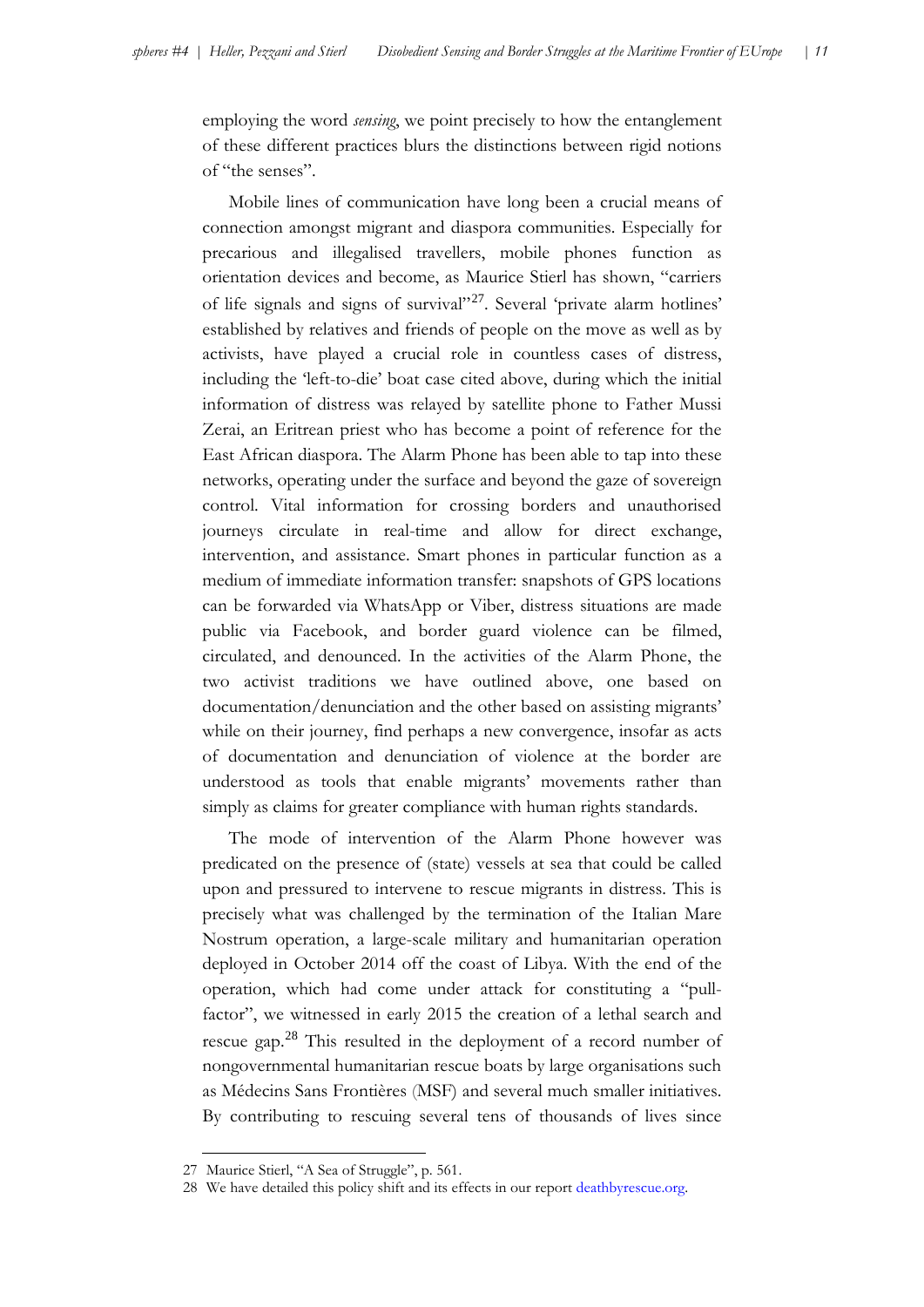2015, this fleet of "Mediterranean border humanitarians" has further widened the breach in the state-imposed regime of (in)visibility at sea.<sup>[29](#page-12-0)</sup> Contesting the boundaries of the (in)visible and (in)audible has thus been a crucial aspect in the contestation of border violence.

## THE SUBJECTS AND PRACTICES OF POLITICS IN THE INTERSTITIAL SPACE OF THE SEA

Together, the movements of illegalised migrants across EUrope's maritime frontier through which they contest the contemporary geography of banishment, the use of innovative technologies and methodologies to break the impunity for deaths and violations at sea, the creation of an Alarm Phone network to force actors at sea to carry out rescues, and the deployment of a humanitarian fleet to contest and partly make up for the retreat of state-led search and rescue operations, have all transformed the interstitial space of the Mediterranean into a fundamental arena of politics. Through these combined practices, illegalised migrants and those who support them seek to contest the government of migration across the sea. While we have described these distinct yet interconnected practices above, *how should we conceptualise them*  together *as distinct forms of political practice?* To begin to answer this question, we must inscribe them within the particular political space in which they operate, the sea.

The distinct characteristics of the political geography of the sea are well captured by the following comment by Commander Borg of the Armed Forces of Malta: "When you have a land border, here is country A and therefore the subject of law is country A, and here is country B, there is no limbo in between. At sea it's different. Here you have country A, here you have the high seas and here begins the jurisdiction of country B. But in between, on the high seas, things are a little bit delicate."[30](#page-12-1) As the very name of the "Mediterranean" indicates, the sea is an interstitial space lying between territorial polities which divide the lands of our planet. While architects and scholars located in border studies and political geographies have, for several years, contested the spatial imaginary of the border as a line without thickness, the extended border zone of the sea challenges this imaginary particularly forcefully.[31](#page-12-2)

<span id="page-12-0"></span><sup>29</sup> Maurice Stierl, "A Fleet of Mediterranean Border Humanitarians", *Antipode*, 2017. Available at: doi: 10.1111/anti.12320 [accessed June 10, 2017].

<span id="page-12-1"></span><sup>30</sup> Quoted in Silja Klepp, "A Contested Asylum System: The European Union between Refugee Protection and Border Control in the Mediterranean Sea", *European Journal of Migration and Law*, 12, 2010, pp. 1–21.

<span id="page-12-2"></span><sup>31</sup> See for example Eyal Weizman, *Hollow Land: Israel's Architecture of Occupation*, London, Verso, 2007.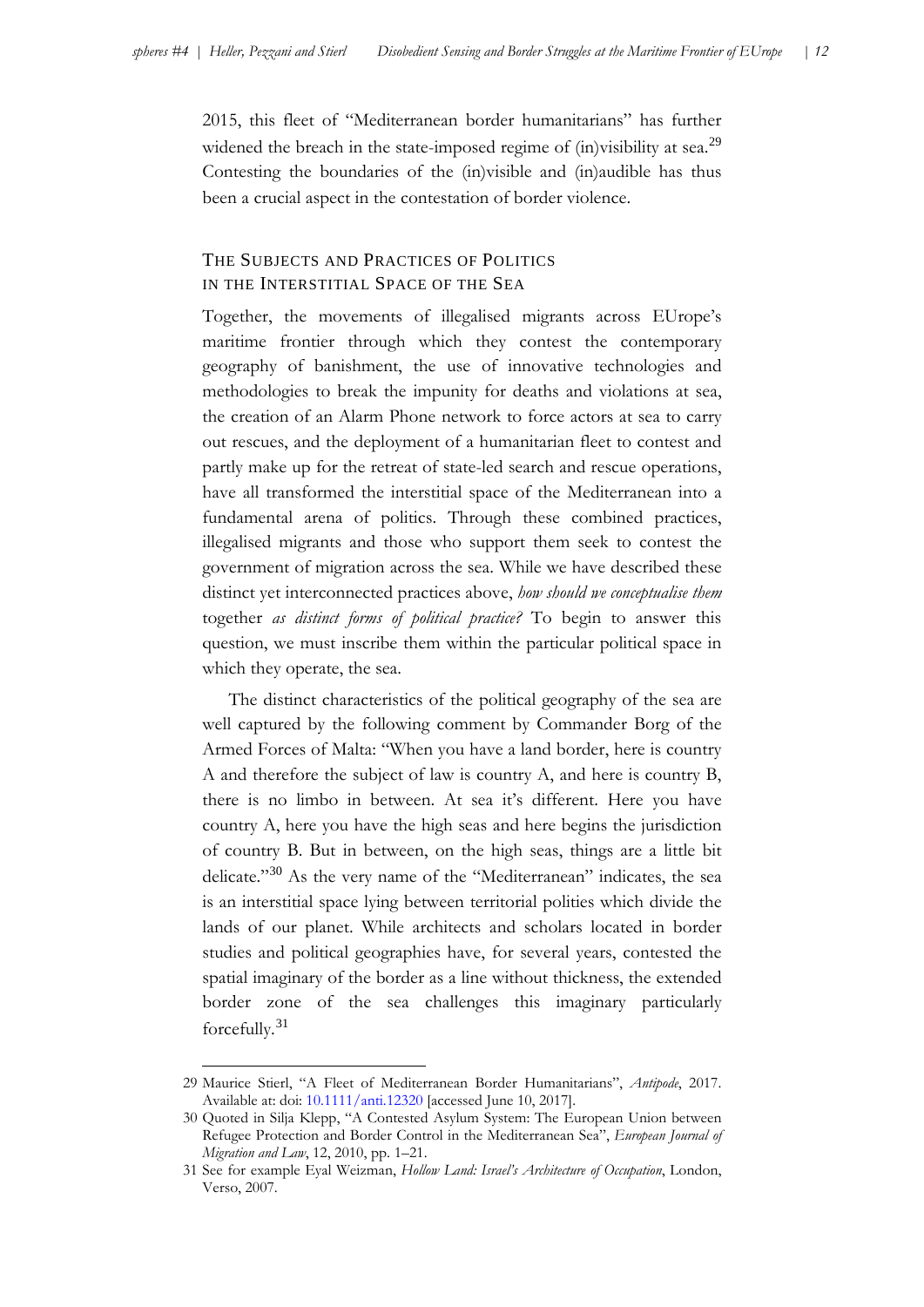The world's oceans constitute a vast and deep frontier zone, which both separates and connects not a handful of states as on land, but all coastal states.[32](#page-13-0) In this sense, it is a topological border, which establishes a relational proximity between distant territories that are put into contact by maritime circulation – you may cross the line of the border in the port of Dakar and cross it again in Marseille. While no state can exercise exclusive sovereignty over the frontier zone of the sea, all states exercise partial rights and obligations which often overlap and conflict with each other. At work then is a form of "unbundled" sovereignty described by Saskia Sassen, in which the rights and obligations that compose modern state sovereignty on the land are decoupled from each other and applied to varying degrees depending on the spatial extent and the specific issue in question.<sup>[33](#page-13-1)</sup>

As a result, the moment of border crossing at sea is expanded into a process that can last several days and extends across an uneven and heterogeneous territory "in which the gaps and discrepancies between legal borders become uncertain and contested"<sup>[34](#page-13-2)</sup>. As soon as a migrant boat starts navigating, it passes through the various jurisdictional regimes that crisscross the Mediterranean: from the various areas defined in the UN Convention on the Laws of the Sea to Search and Rescue regions, from ecological and archaeological protection zones to areas of maritime surveillance (see the figure below). At the same time, it is caught between a multiplicity of legal regimes that depend on the juridical status applied to those onboard (refugees, economic migrants, illegals, etc.), on the rationale of the operations that involve them (rescue, interception, etc.) and on many other factors. These overlaps, conflicts of delimitation, and differing interpretations are not malfunctions but rather a structural characteristic of the maritime frontier that has allowed states to simultaneously extend their sovereign privileges through forms of mobile government and elude the responsibilities that come with it – as in the case of the left-to-die boat. $35$ 

<span id="page-13-0"></span><sup>32</sup> Cp. Paolo Cuttitta, "Le monde-frontière. Le contrôle de l'immigration dans l'espace globalise", *Cultures & Conflits*, 68, 2007, pp. 61–84.

<span id="page-13-1"></span><sup>33</sup> Cp. Saskia Sassen, *Territory, Authority, Rights: From Medieval to Global Assemblages*, Princeton, Princeton University Press, 2006. See also Philip E. Steinberg, "Lines of Division, Lines of Connection: Stewardship in the World Ocean", *Geographical Review*, 89(2), 1999, pp. 254–264 and Philip E. Steinberg, "Free sea", in: Stephen Legg (ed.), *Spatiality, Sovereignty and Carl Schmitt: Geographies of the Nomos*, London, Routledge, 2011, pp. 268–275.

<span id="page-13-2"></span><sup>34</sup> Brett Neilson, "Between Governance and Sovereignty: Remaking the Borderscape to Australia's North", *Local-Global Journal*, 8, 2010: pp. 124–140, here: p. 126. Available at: <http://mams.rmit.edu.au/56k3qh2kfcx1.pdf> [accessed June 10, 2017].

<span id="page-13-3"></span><sup>35</sup> Cp. Philip E. Steinberg, *The Social Construction of the Ocean*, Cambridge, Cambridge University Press, 2001; Thomas Gammeltoft-Hansen and Tanja E. Alberts,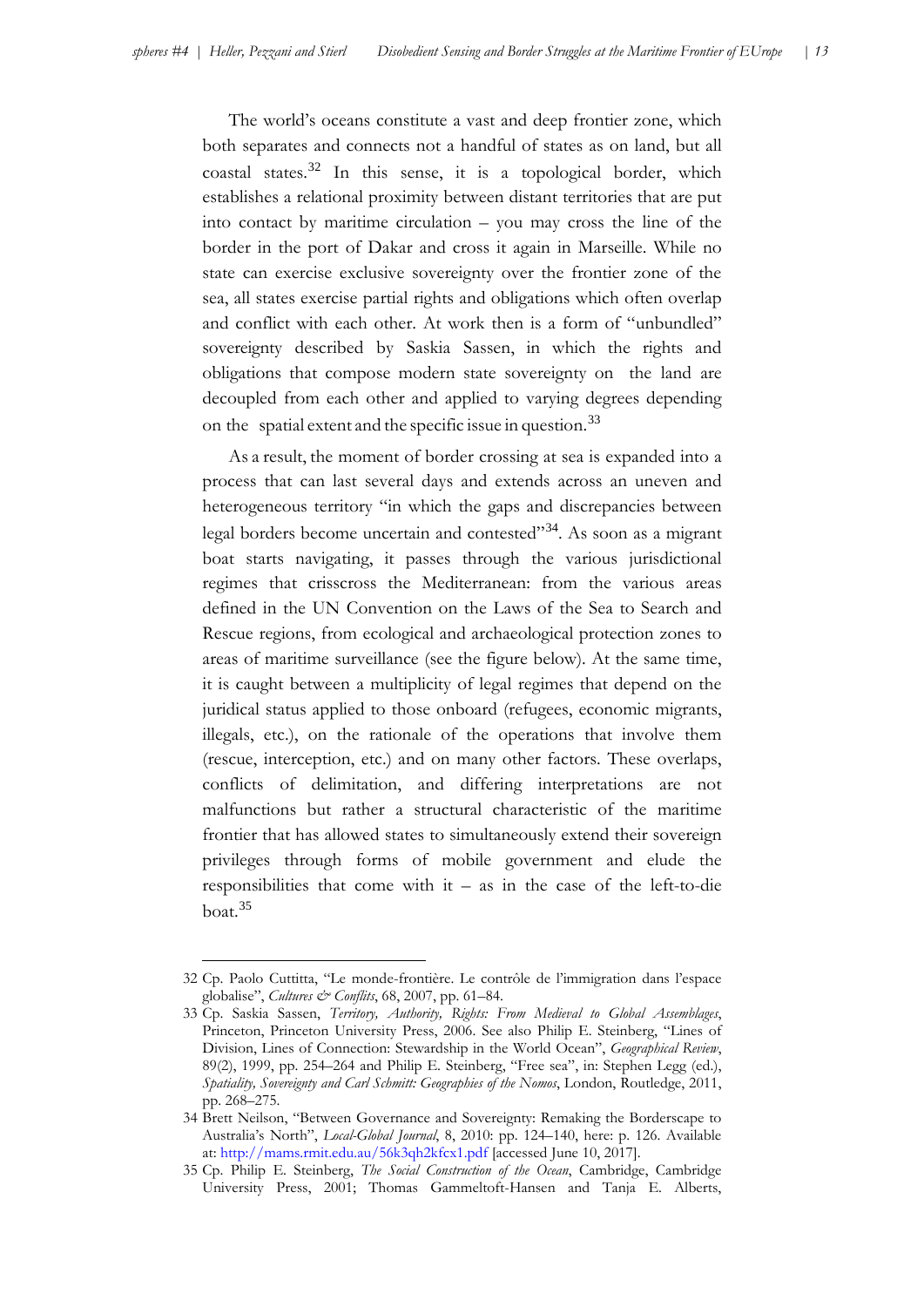

Map of maritime jurisdictions in the Mediterranean. Based on data compiled by [www.marineplan.es](http://www.marineplan.es/) and the International Maritime Organization. Design: Forensic Oceanography

In a sense, then, we could argue that while the current form of the territorial state on firm land is founded on an imaginary of sedentariness, the political form of maritime space is founded on movement and its management – the policing of the so-called "freedom of the seas". The particular political geography of the sea and the type of government that is exercised across it have in turn resulted in the aforementioned political practices to contest it. What is distinctive about them, is that they strictly concern the government of movement across borders – in this case the extended frontier zone of the sea. Illegalised migrants seize a right to move across borders which is denied to them, and contest through this very act, the dictatorial nature of all migration policies. As Étienne Balibar has underlined, migrants are by definition excluded from the institutional political process that shapes national migration policies. [36](#page-14-0) Since the government of mobility across the sea is not imposed by one state but by many, at times operating in alliance, as in the current European operations of Frontex or EUNAVFOR MED, but also conflicting with each other, as in the conflict over search and rescue between Italy and Malta, the support to illegalised migrants draws citizens of multiple nationalities to deploy their senses and bodies to this frontier zone.

<sup>&</sup>quot;Sovereignty at Sea: The Law and Politics of Saving Lives in the Mare Liberum", *DIIS Working Paper* 18, 2010; Juan Luis Suárez de Vivero, *Jurisdictional Waters in the Mediterranean and Black Seas*, Bruxelles, European Parliament, 2010.

<span id="page-14-0"></span><sup>36</sup> Étienne Balibar, *We, the People of Europe? Reflections on Transnational Citizenship*, Princeton, University Press, 2004, p. 109.